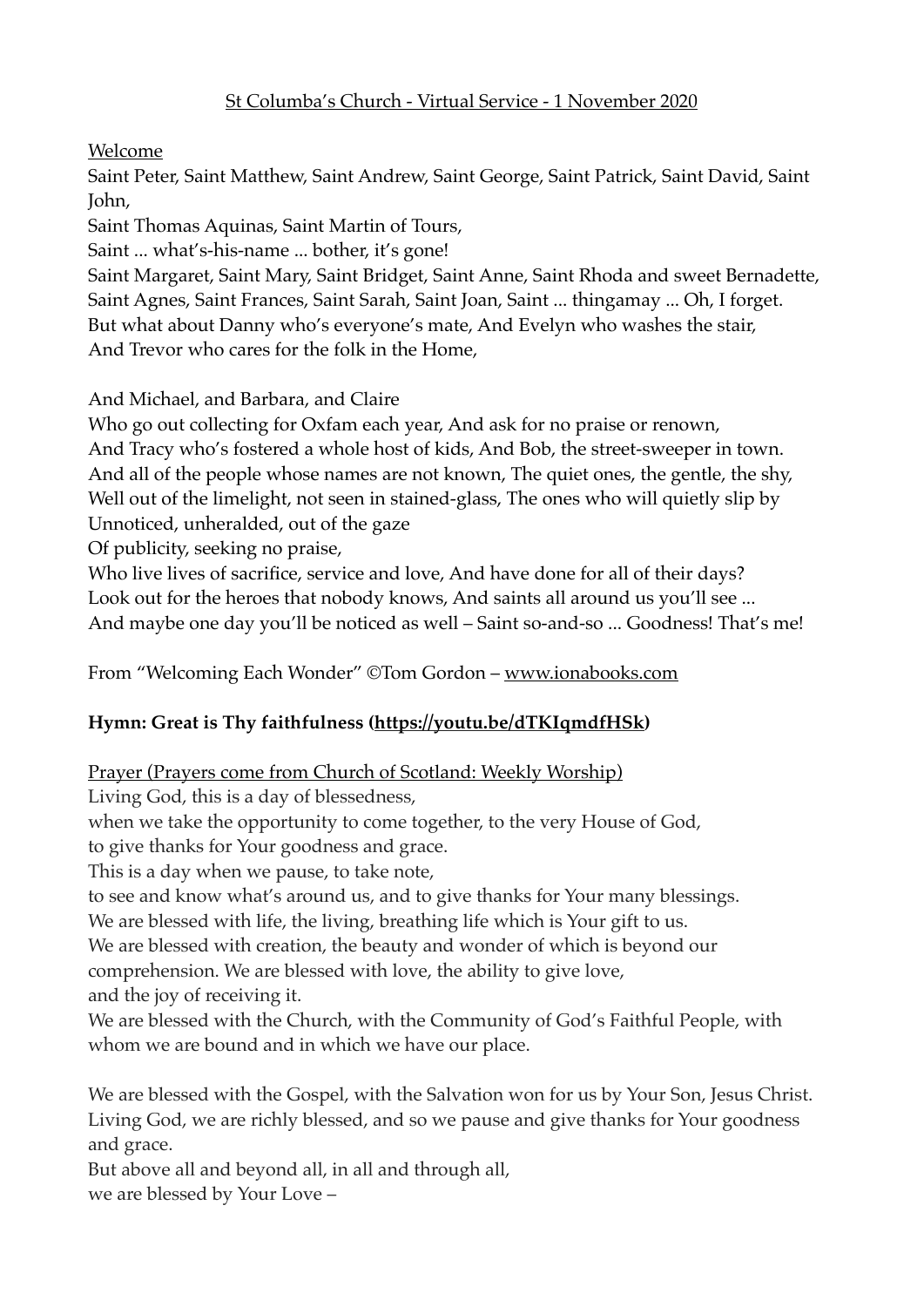a challenging love; a rebuking love; a healing love; an accepting love; a forgiving love. So we are blessed again when we can confess our fallings, and hear Your words of love, "Arise sinner, and sin no more."So, as Your cloak of blessedness is cast around us once again, may we be drawn closer to You in the warmth of Your Spirit. As the light of Your blessedness shines upon us today, may we rise, wakeful and watchful, to share that blessedness with those around us. As the peace of Your blessedness restores our very soul, may we rest in You, knowing our blessedness is deep and secure. These prayers we bring You, in and through the name of Jesus Christ, in whose words we now pray:

Our Father, who art in heaven, hallowed be thy name; thy kingdom come; thy will be done; on earth as it is in heaven. Give us this day our daily bread. And forgive us our debts, as we forgive our debtors. And lead us not into temptation; but deliver us from evil. For thine is the kingdom, the power, and the glory for ever and ever. Amen.

Bible readings **Psalm 34: 1-10, 22 Of David. When he pretended to be insane before Abimelek, who drove him away, and he left.**

1 I will extol the Lord at all times; his praise will always be on my lips.

2 I will glory in the Lord; let the afflicted hear and rejoice.

- 3 Glorify the Lord with me; let us exalt his name together.
- 4 I sought the Lord, and he answered me; he delivered me from all my fears.
- 5 Those who look to him are radiant; their faces are never covered with shame.
- 6 This poor man called, and the Lord heard him;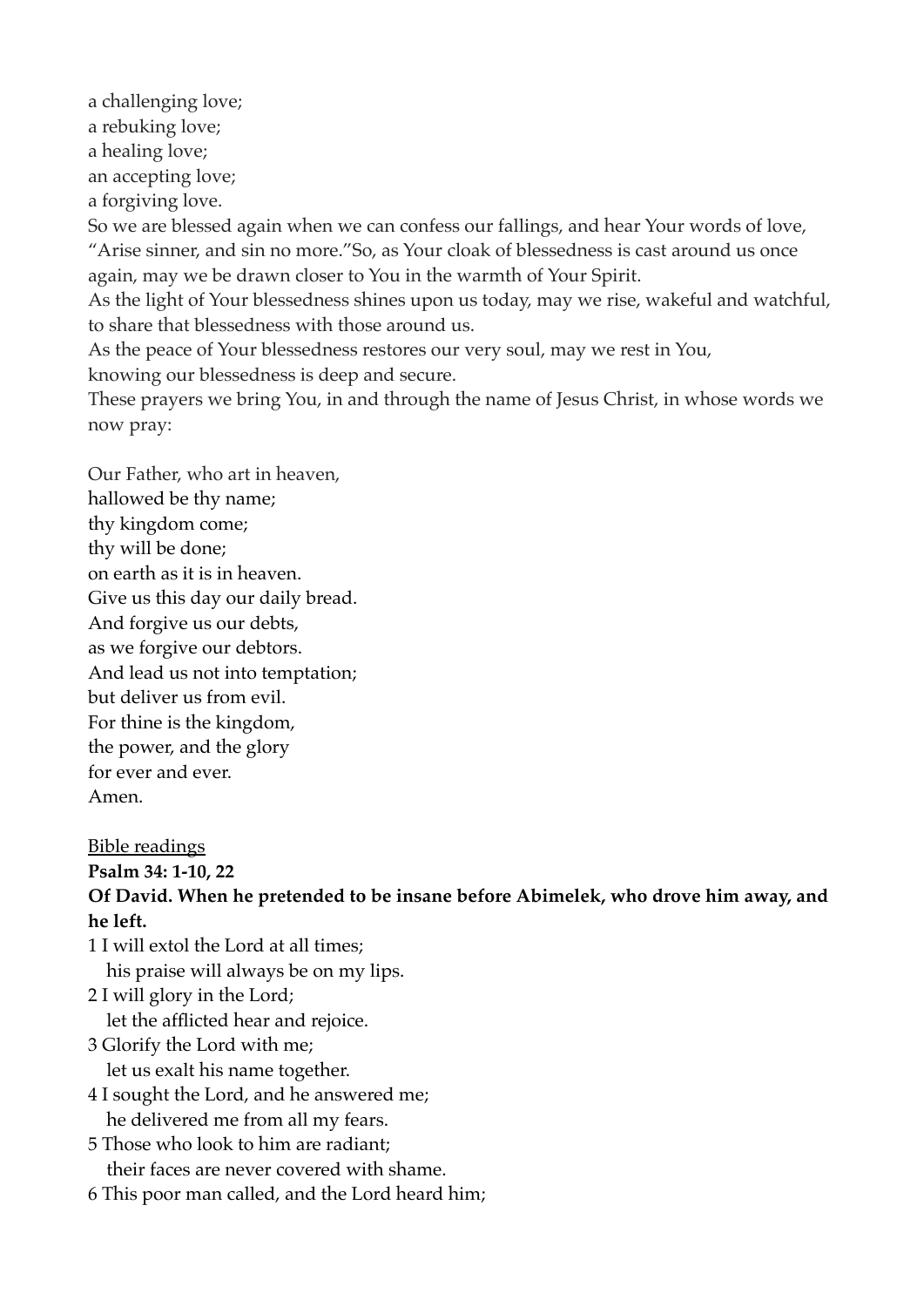he saved him out of all his troubles.

- 7 The angel of the Lord encamps around those who fear him, and he delivers them.
- 8 Taste and see that the Lord is good; blessed is the one who takes refuge in him.
- 9 Fear the Lord, you his holy people, for those who fear him lack nothing.
- 10 The lions may grow weak and hungry, but those who seek the Lord lack no good thing.
- 22 The Lord will rescue his servants; no one who takes refuge in him will be condemned.

#### **Matthew 5: 1-12**

#### **Introduction to the Sermon on the Mount**

5 Now when Jesus saw the crowds, he went up on a mountainside and sat down. His disciples came to him, 2 and he began to teach them.

The Beatitudes

He said:

- 3 "Blessed are the poor in spirit, for theirs is the kingdom of heaven.
- 4 Blessed are those who mourn, for they will be comforted.
- 5 Blessed are the meek, for they will inherit the earth.
- 6 Blessed are those who hunger and thirst for righteousness, for they will be filled.
- 7 Blessed are the merciful, for they will be shown mercy.
- 8 Blessed are the pure in heart,

for they will see God.

9 Blessed are the peacemakers,

for they will be called children of God.

10 Blessed are those who are persecuted because of righteousness, for theirs is the kingdom of heaven.

11 "Blessed are you when people insult you, persecute you and falsely say all kinds of evil against you because of me. 12 Rejoice and be glad, because great is your reward in heaven, for in the same way they persecuted the prophets who were before you.

### **Hymn: What a beautiful name [\(https://youtu.be/nQWFzMvCfLE\)](https://youtu.be/nQWFzMvCfLE)**

### Reflection

Okay, a little quiz for you to begin with. A group of sheep is obviously a flock of sheep and a group of cows is a herd, But what is a group of jellyfish? (a smack) A group of ravens (an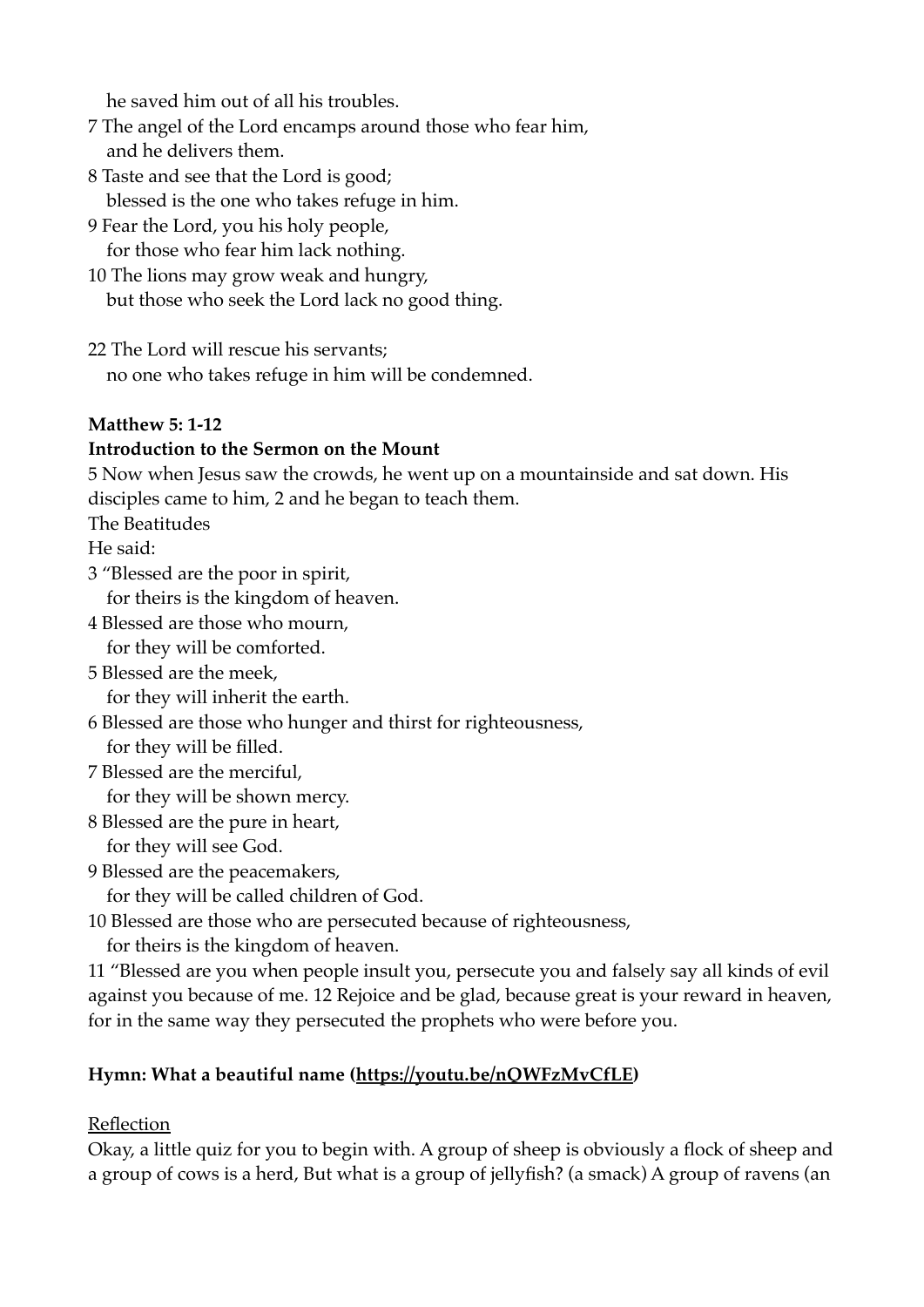unkindness). Peacocks? (ostentation), Sharks? (shiver), Zebras? (a zeal), Seagulls (a pain in the neck)

Today is All Saints Day and the term for a group of Saints that we will use today is a "Communion of Saints', which I rather like and is as evocative as any of the above.

As a term it's been around for at least 1,700 years, And it's roots are in the words of Paul in the Bible. Romans 12:5 "5So we, who are many, are one body in Christ, and individually we are members one of another." 1 Corinthians 6:7 "17But anyone united to the Lord becomes one spirit with him."

This idea that all of us, living and dead, have communion with Jesus is celebrated in the Apostles Creed that, certainly at St Columba's, we recite during baptisms:

"I believe in God, the Father almighty, creator of heaven and earth. I believe in Jesus Christ, his only Son, our Lord. Is how it starts and... I believe in the communion of the saints, the forgiveness of sins, the resurrection of the body, and the life everlasting. Is how it ends

The other name for today is: All Hallows Day, Hence, All Hallows Eve or Halloween yesterday, Which I have gathered to be a big thing in Jersey, though much quieter this year.

All Saints Day was originally a day to remember all those who died for their Christian faith, But over the years it has evolved into a day when we honour and remember all the saints, those who - in death - have joined the Church Triumphant, Saints like Columba, of course, But also saints closer to our own homes.

Martin Luther, the Reformer, held that all Christians are, at the same time, both sinner and saints. sinners because of our rebellious nature, but saints because of salvation in Jesus. And so on All Saints how can we best keep celebrating our own Communion of the Saints?

Because on All Saints, it seems like the right Sunday to ask how we remember the Saints we have gone before us. This Communion of Saints. All the Saints. Those Saints all of us hearing or listening to this will know of, And those Saints only best known to us.

In his book; "A Need for Living", Tom Gordon writes that the concept of the Communion of Saints has become increasingly important to him. "It matters in [his] soul", he writes, "to carry with [him] the countless numbers of people who have touched [him] deeply through the years with their love, their insights and the value of their lives."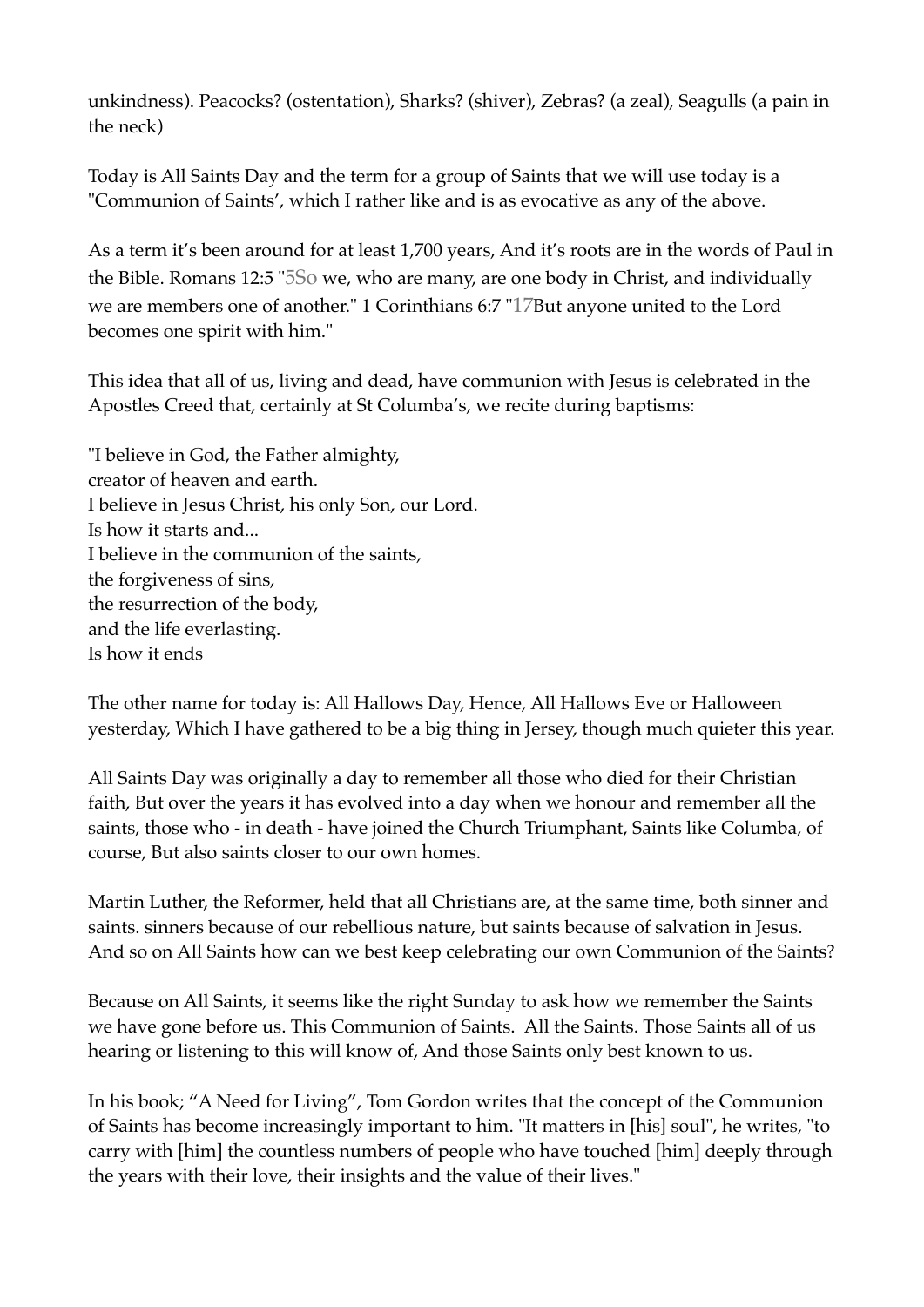Tom recalls an image shared with him at a conference regarding the Prophets of the Old Testament. If I remember correctly, he says, these Prophets were deemed to be in communion with God – from whence came their prophecies – "so closely in communion that they somehow entered into the very dwelling place of God, into God's inner sanctum, and there communed with God and – here is the point – with the saints and prophets who had gone before'.

The second thing, Tom writes about, is this idea of a table, That in the inner part of our being, there is a table, big or small, and round that table sit people who matter to us, who influence us, a relationship with whom deeply affects your life. They may be alive or dead, they may be intimate contacts or people we have never met, they may be of greater or lesser importance. But because they matter to us, they are part of us, forever at one with us, they are round our table – and so they are for us our communion of saints.

So, consciously or sub-consciously, in specific or vague ways, sometimes without any particular knowledge that it is happening, We commune with them, We sit down round the table with them, Tom writes, "And, like the prophets of old, you carry away what you need, of insight and clarity, of direction and decision".

Everyone has a table, Tom says. Everyone has their saints. Everyone has their time of communion. Everyone is influenced. We are at one with themAnd when those who are living pass from this life, they still have their place at our table; their influence remains.

The question is therefore, 'Who are the people round our table?' Who matters? Who remains when death comes? This, Tom says, should make us look at the relationships which matter to us, and to do it now.

In addition, there is this further great encouragement. If we have people round our table, it is just possible – indeed probable – that there are people who have us sitting round their table along with their heroes and saints. And I hope that we might be an influence for someone, somewhere, which might continue after we die, unsaintly saint though we may feel, so that in life and death, my being, what we are and what we will continue to be, will go on being important.

And this brings us back to the Beatitudes read earlier. Last week we had a little bit of 1 Corinthians 13 - "Love does not envy, love does not boast..." - and again this week we have one the most beautiful, poetic and meaningful of New Testament passages:

3 "Blessed are the poor in spirit,

for theirs is the kingdom of heaven.

4 Blessed are those who mourn,

for they will be comforted.

5 Blessed are the meek,

for they will inherit the earth.

6 Blessed are those who hunger and thirst for righteousness,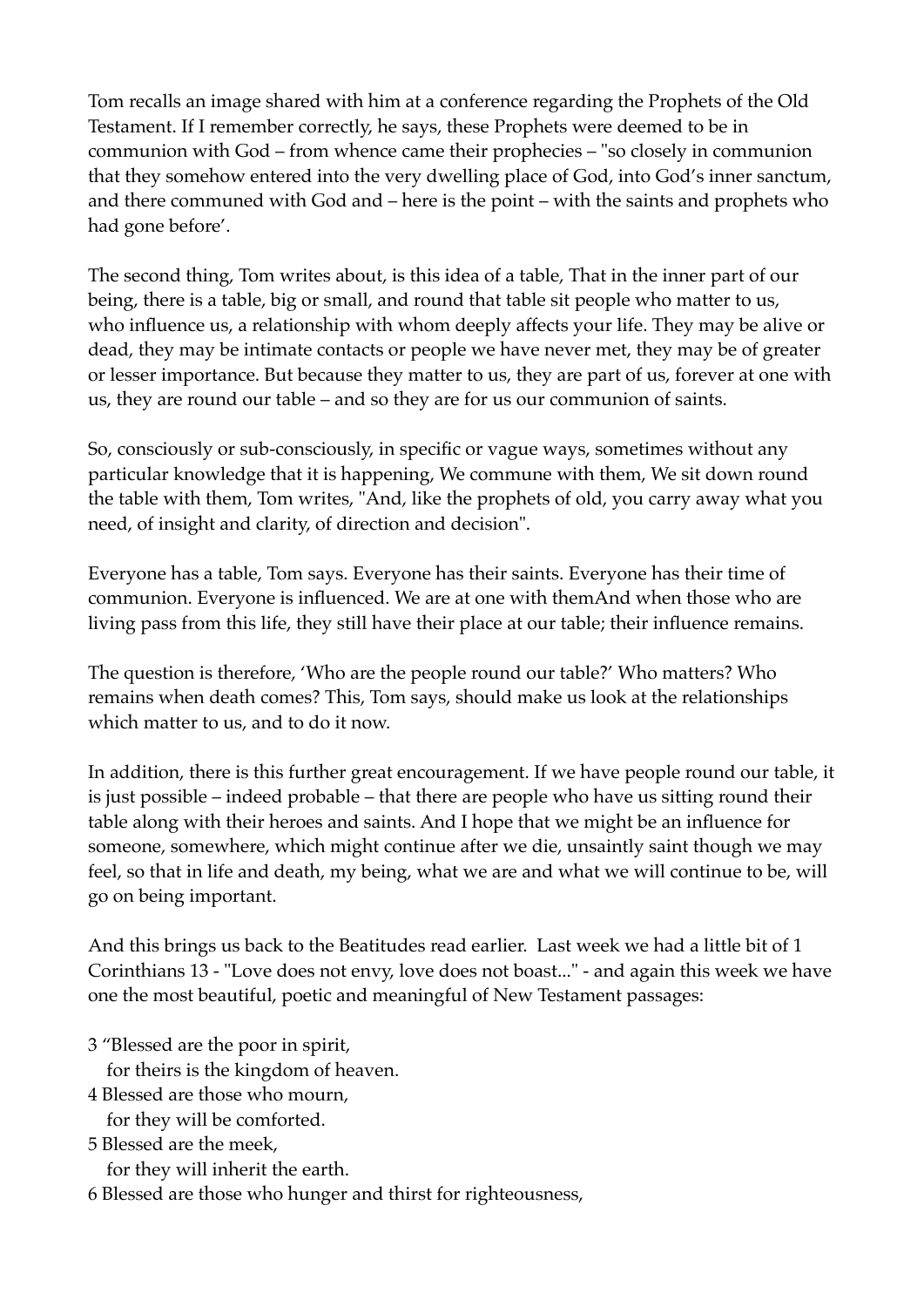for they will be filled.

7 Blessed are the merciful, for they will be shown mercy.

- 8 Blessed are the pure in heart, for they will see God.
- 9 Blessed are the peacemakers, for they will be called children of God.

And when we think of this idea of The Table, does it not shine new light on those words: "4 Blessed are those who mourn, for they will be comforted."? In John 16:22, Jesus talks of the "joy which no-one can take from you."

This is the blessedness of being immersed in Jesus, and which all the forces – 'chances and changes – of the world cannot threaten'.

It resonates with George Matheson's hymn, "O Love that will not let me go:" O Joy, that seekest me through pain, I cannot close my heart to thee: I trace the rainbow through the rain, And feel that promise is not vain, That morn shall tearless be.

Those people, our people, the saints who remain round our table, are good enough and important enough for us to keep wanting and needing to commune with them. Yes, indeed, the people – all those wonderful people – are good enough for us too!

I've shared a lot of Tom Gordon's thoughts today and I am going to finish with a poem he wrote regarding another encouragement on All Saints Day;

The people I've met with; the folk that I've fought; The ones that I've cared for; and those that I've not; The people who matter; the ones I'd disown; Pray tell me – but where have they gone?

They come along with you in memory's store, They're part of your life since they've come through your door; Their influence stays with you, never to go; They'll always be with you, you know.

What, even the bad ones I'm happy to shun; And those that I've damaged, who hate what I've done? I want them to leave me, to let me alone; Please tell me that they have all gone.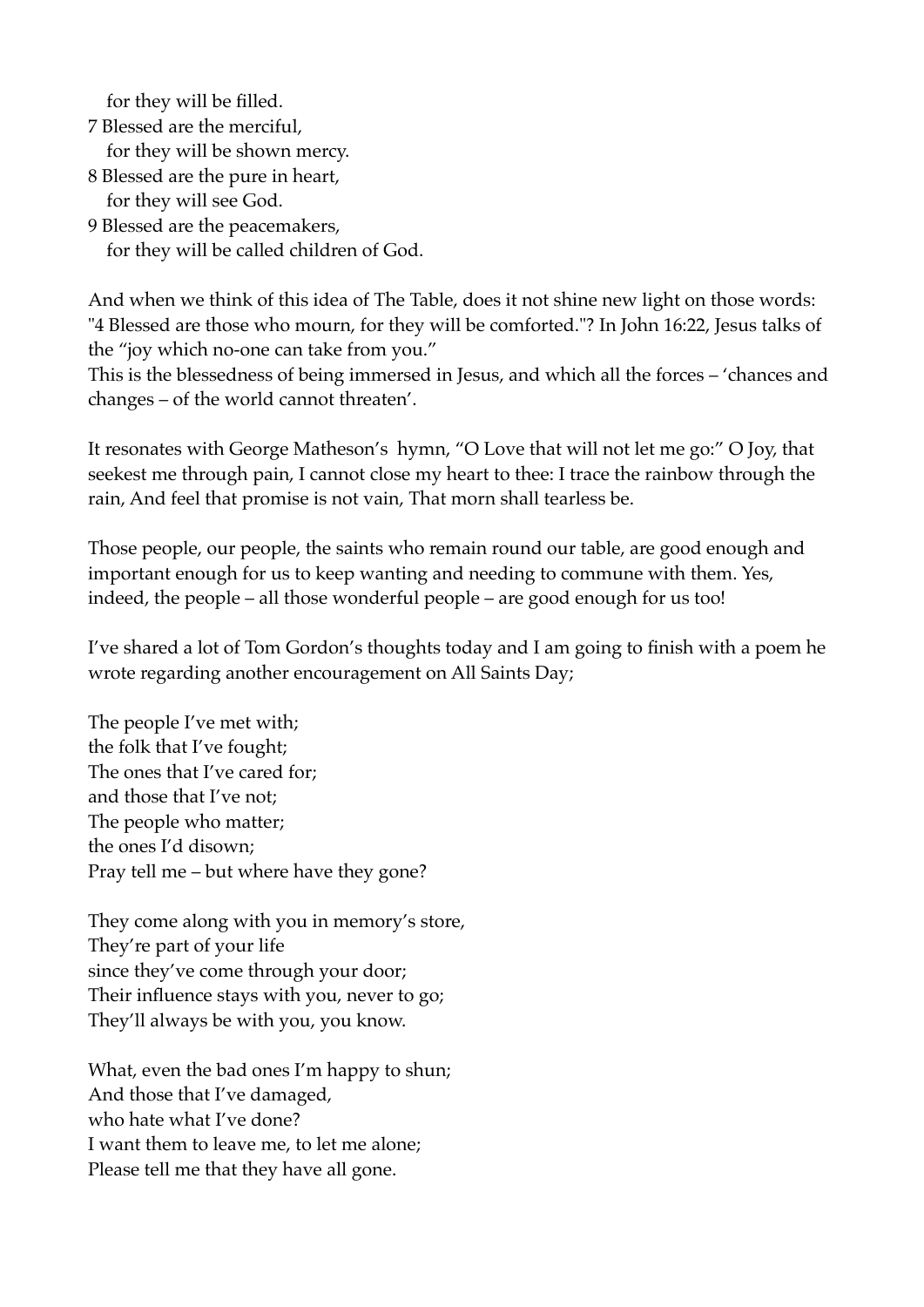I'm sorry to tell you, but that's not the case; The worst of encounters has not gone to waste. You're moulded and shaped by experience; so They'll always come with you, you know.

The people I've failed with; the folk who've done wrong; The ones who've rejected me, laughed at my song? You tell me they matter, whatever their tone? You mean that they'll never be gone?

It's not just your saints who will shape you and mould Your character, purpose and future; so hold

To the truth of the matter, and watch how you go

– You are what they've made you, you know.

### **Hymn: O Love that wilt not let me go [\(https://youtu.be/nt69WDtYNLo\)](https://youtu.be/nt69WDtYNLo)**

#### **Heaven - From "With an Open Eye" © Tom Gordon – www.ionabooks.com**

'Wot's heaven like?' Nathan asked. He was always asking about stuff, and sometimes he didn't wait for an answer. But this time, he wasn't running away.

'Wot's heaven like?' Nathan repeated, just in case his question hadn't actually been heard the first time.

'Why are you asking that?' I replied, because grown-ups are clever, you see, and it's always a good technique to answer a question with another question because it gives you time to think, and respond properly to Mr Questioning.

'Well, you said my Nana had gone to heaven. So, wot's heaven like, if Nana's there?' I suppose I could have answered his question with another question of my own.

But I couldn't think of one. And anyway, it didn't sound much like he was in the mood to be fobbed off.

 'I suppose it's kind of nice,' was all I could say. Kind of feeble, really, I reckoned. But I hoped it might help.

'Nicer than here?' Nathan went on.

'I suppose,' I replied – sounding really feeble now.

'Nicer than our house?' he continued.

'I expect so,' the increasingly feeble-grown-up response. 'So, where is it then?' Nathan asked.

Feeble responses appeared to be no deterrent to Mr Questioning's current line of enquiry. So I reverted to type – again – reduced to answering a question with another question, trying desperately to negotiate time to think. 'What do you reckon?' I asked.

'Dunno,' Nathan shot back. Why did it not sound feeble when he was honest? 'Dunno ...' he repeated. Clearly, he wasn't finished with his answer. 'See, I was thinking about my Nana, right? And it's just that ... I don't want her to be in heaven, cause that must be far away, and if you don't know where it is and I can't find it anywhere, even though I've looked and looked and looked, I don't want my Nana to be in a place I can't find, like far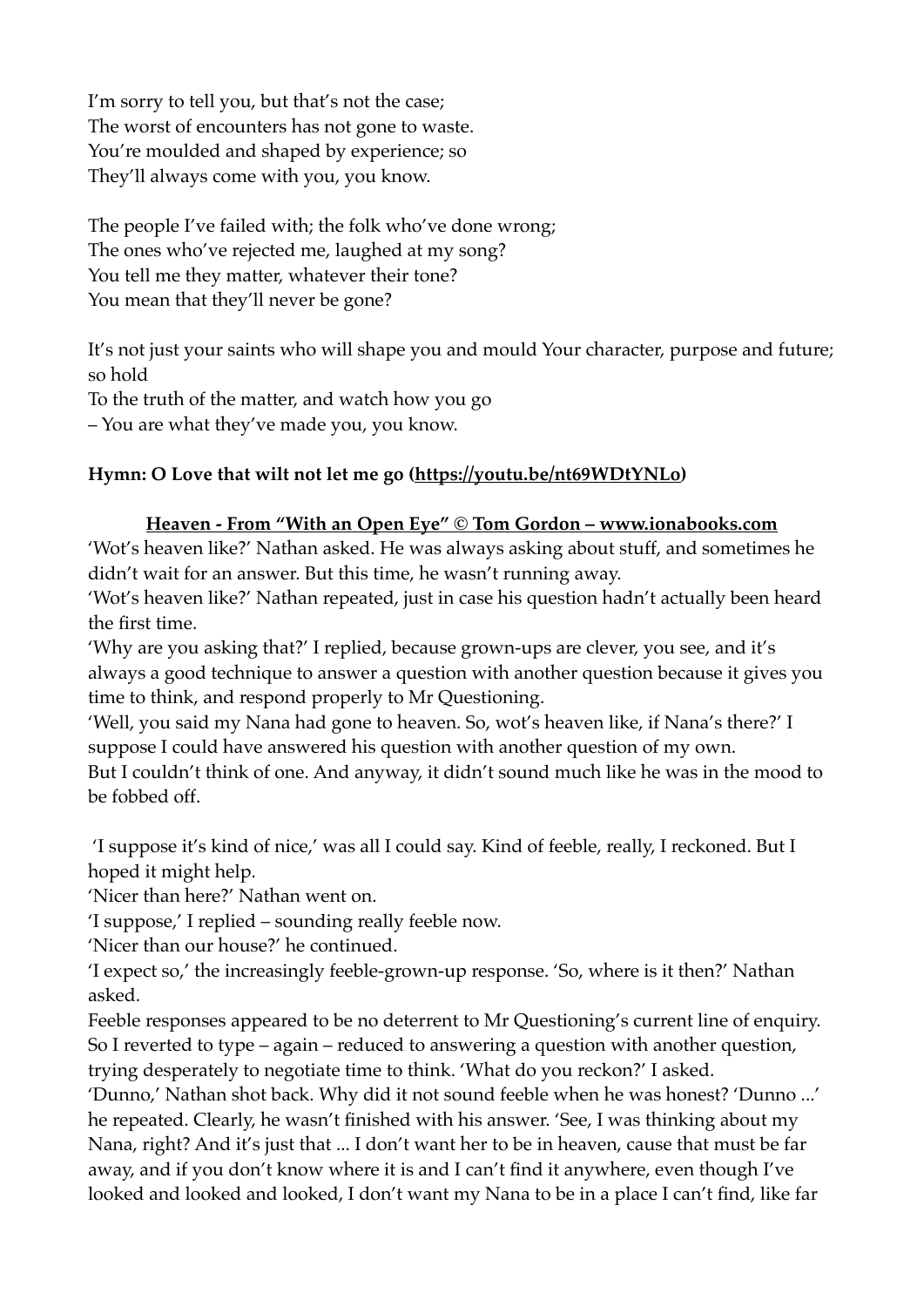away, see? And if I knew where heaven was I could pop over and see how she was getting on, just like we did before she went away.

But I can't, 'cause I can't find heaven and you don't know either, eh? So I just think about my Nana, and there she is, OK?'

He paused ... The current line of enquiry appeared to be temporarily suspended.

'OK ... I suppose ...' I replied, feebly, not supposing anything was OK at all. 'So you can find your Nana when you think about her ...' I continued, feebly, reduced now to repeating what I'd just been told, because there wasn't a question to use to respond to a question, any more ... but I still needed time to think.

'Yeah. When I think about my Nana, she just feels close, eh?'

I was going to reply, but I really had nothing to say. Neither had Nathan, really, apart from a final contribution to our heaven-centred discussion.

'I suppose' he said, 'if my Nana and me are together when I think about my Nana, then I'm in heaven with her, eh? So heaven is ... when Nana is with me ...'

'Wot's heaven like?' I was still stuck with his original question. He was always asking about stuff, and sometimes he'd work out his own answer, that usually turned out to be helpful to me too - like this time.

And now he was running away.

### **Prayer for Others**

God of all blessedness, we turn to You now with our prayers for others, seeking Your blessing on all for whom we pray. You tell us:

Blessed are the poor in spirit, for theirs is the kingdom of heaven.

So we pray for those whose spirit fails them, that they might be strengthened in their faith; for those whose poverty is physical, that they might have an equal share in the fruits of Your kingdom; for those whose outlook on life is poor, that they might have a glimpse of hope and purpose.

You tell us: Blessed are those who mourn, for they will be comforted.

So we pray for all who are cast down by grief –from recent losses or a deep-seated sorrow over many years – that they might know the comfort of hope, the comfort of love, the comfort of new life.

You tell us: Blessed are the meek, for they will inherit the earth.

So we pray for leaders and followers, for big people and little people, for the proud and the humble, that in acceptance and grace, we might work together for the good of all. You tell us: Blessed are those who hunger and thirst after righteousness, for they will be filled. So, we pray that we, who seek to live in that very righteousness, might indeed be filled with wonder and joy in this very place.

You tell us:

Blessed are the merciful, for they will receive mercy.

So, let us forgive others that we might know and understand the true meaning of forgiveness.

You tell us: Blessed are the pure in heart, for they will see God.

So, make our hearts pure with us, that we might know Your love all the more. You tell us: Blessed are the peacemakers,